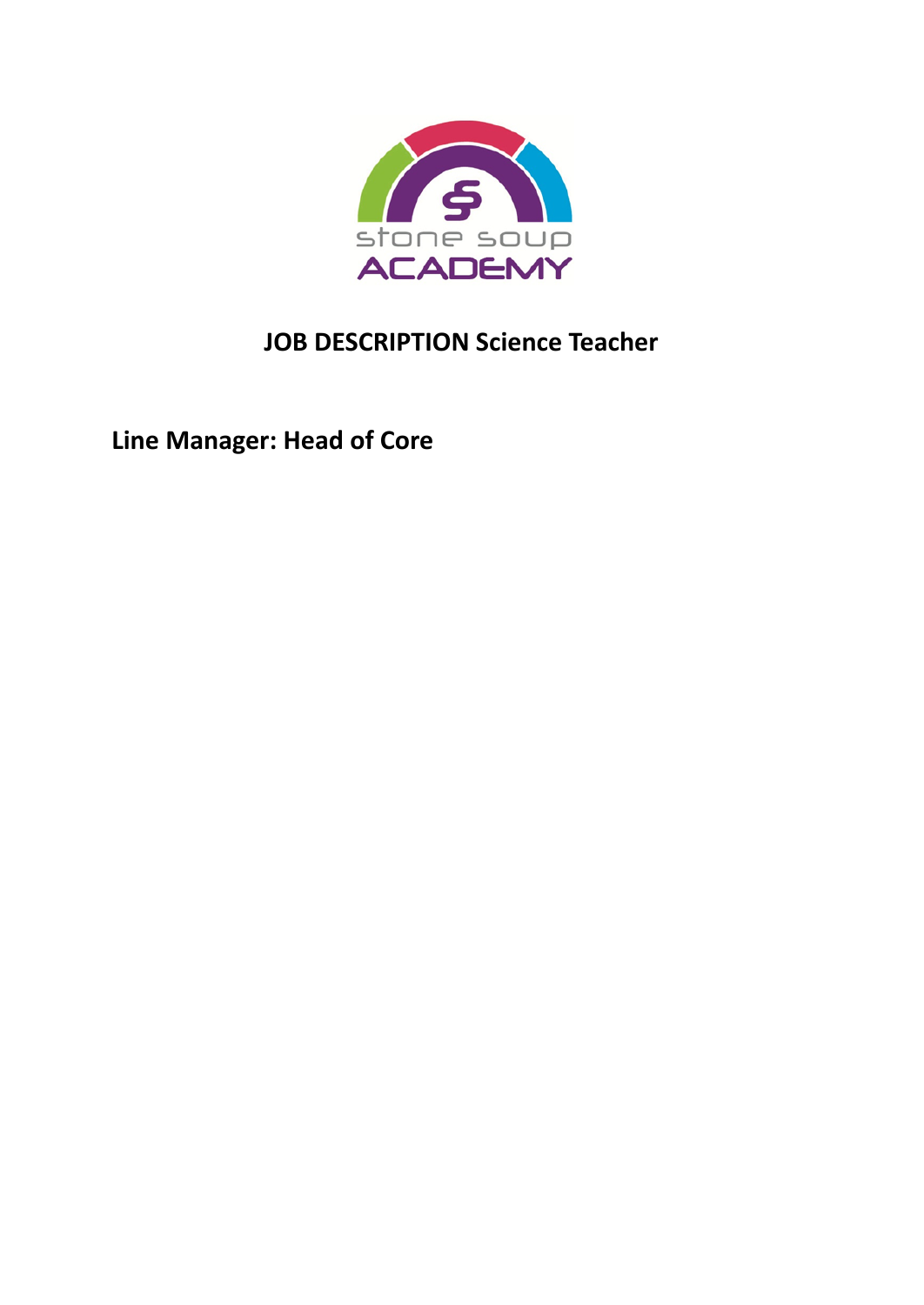#### **Stone Soup Academy**

We are an Ofsted Outstanding award winning (TES Alternative Provision School of the Year 2020) Alternative Provision set in the Historic Lace Market in the centre of Nottingham.

Our vision is about 'Creating Unimagined Futures' for our young people but we know that we do the same for our staff community. We are seeking equally outstanding qualified Teachers or aspiring Teachers educated to degree standard to join our amazing team. We are looking for colleagues with a desire to make a difference with commitment to outstanding teaching and learning is key.

Perhaps you are tired of classes of 30, feeling unappreciated, having no work/life balance. Suffering under a mountain of paperwork which takes your focus away from what you trained to do, making a difference to young people. Or perhaps you are starting your career and you are looking for a supportive community to support you to be the best that you can be. We appreciate and care for our staff and we have just been nominated this year for the 2022 TES Award for staff wellbeing.

Join us and we will change your life!

Our school supports up to 100 young people in KS3 and KS4, who for a variety of reasons mainstream education just didn't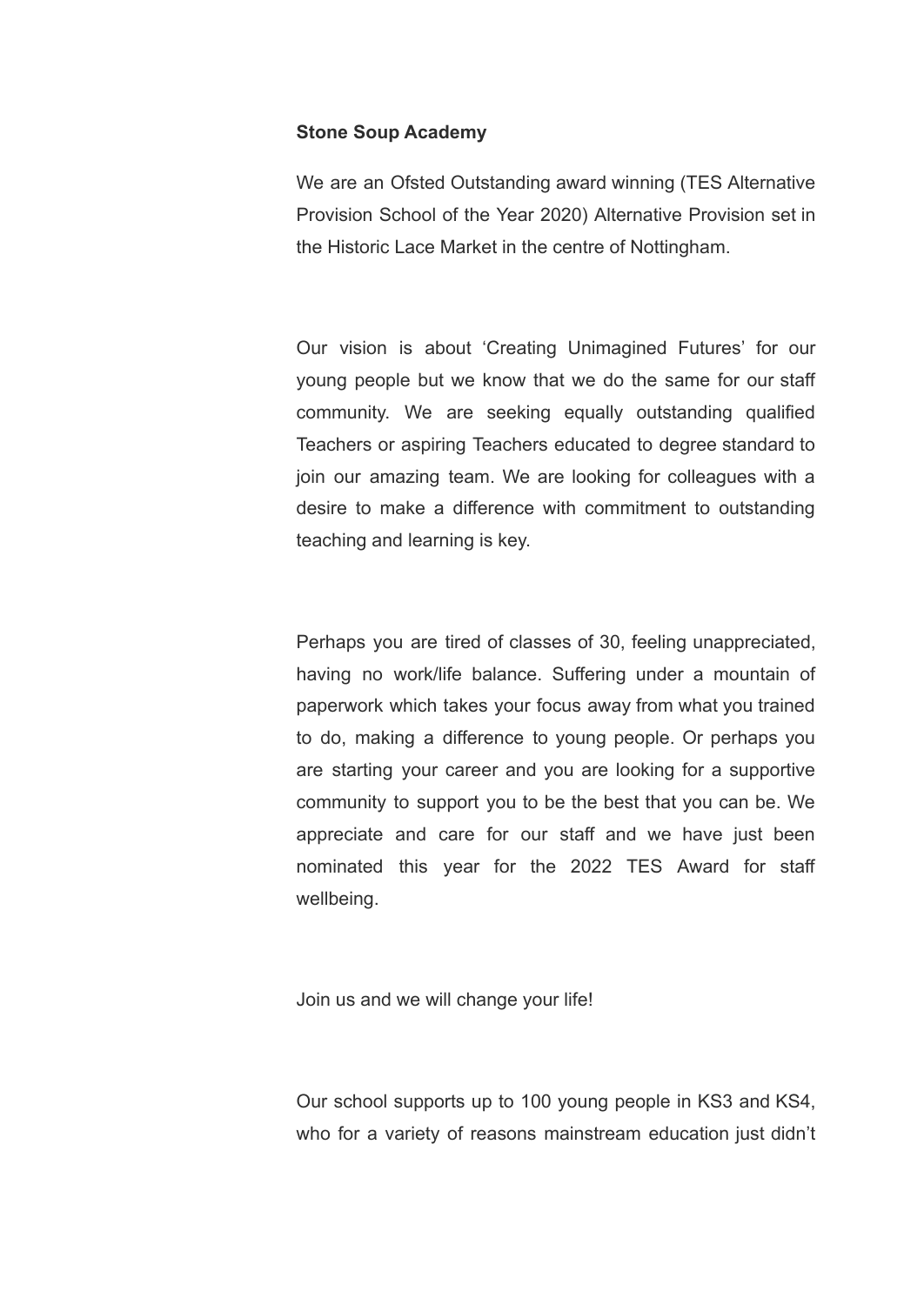work for them. Now we are able to support them in small classes of up to 8 learners and with all the early intervention that they need to make a difference to their lives and their futures. We encourage personal growth and academic progress through unconditional positivity and through leading by example. It clearly works as 83% of our students achieved Maths and English GCSE and 100% went onto education, training and work last year, not bad for students who were all but written off in mainstream!

Stone Soup Academy has a great team of experienced staff, we have great facilities, great IT and we are in a great location with tram, train and bus a stone's throw away.

If you have a great sense of humour, tons of resilience and a good heart then please get in contact, come and have a chat and let's put the world to rights.

### **JOB DESCRIPTION Science Teacher**

### **Line Manager: Head of Core**

Job Purpose

- 'Creating Unimagined Futures' for all students and the community of Stone Soup Academy.
- To ensure students who opt to study Science will leave the academy with a qualification in Science.
- To ensure that high quality learning takes place to enable good and outstanding student progress through effective teaching
- To promote and deliver high quality extra-curricular learning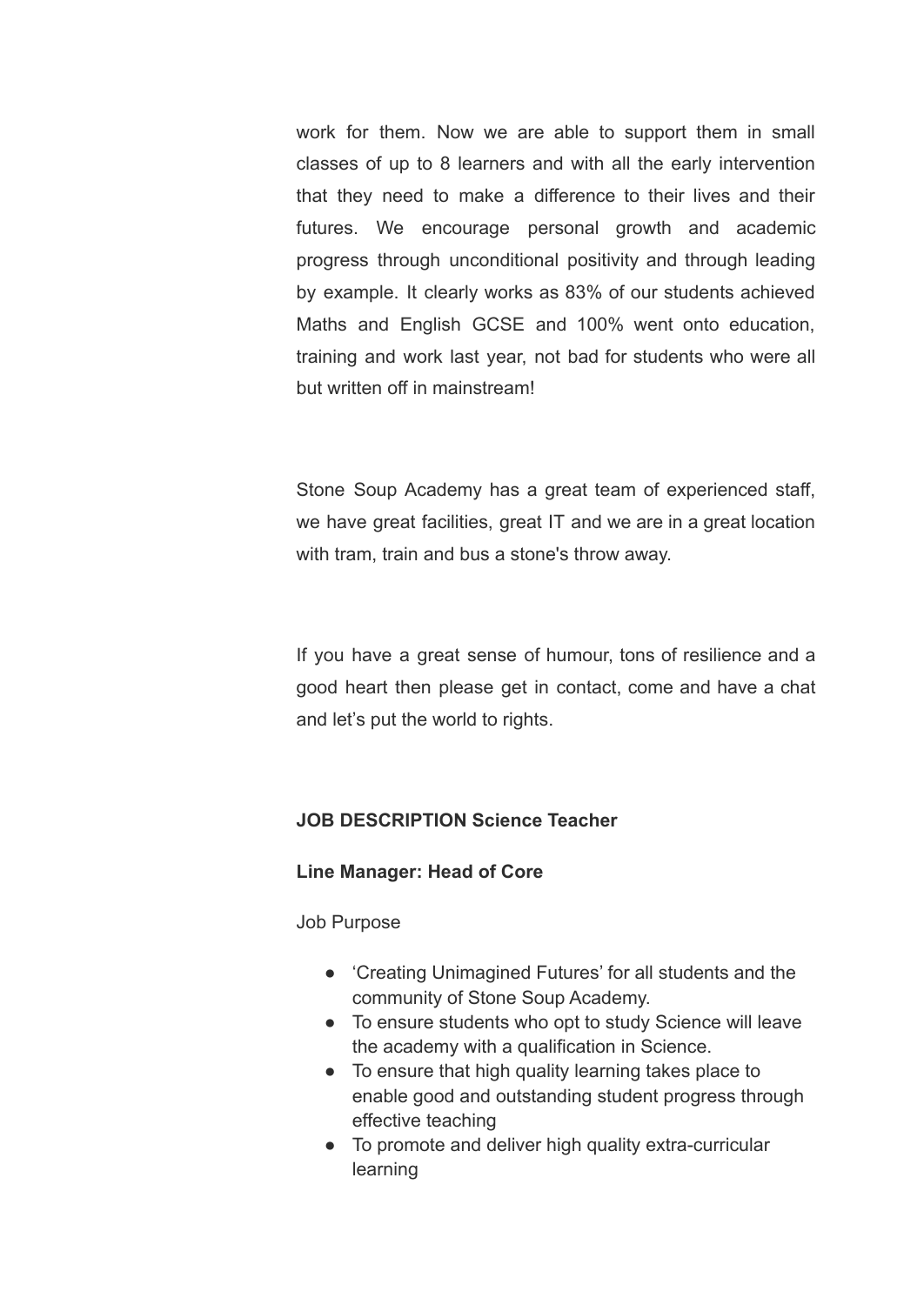- To actively participate in activities in support of the aims of the Academy
- To be familiar with and follow all Academy policies in particular those related to safeguarding
- To promote the welfare of children

Accountable for: Learning, progress, outcomes, safety and welfare of students, both in classes taught and within a designated pastoral group

- To ensure the delivery of high quality teaching and learning opportunities for the students of Stone Soup Academy
- To prepare and teach appropriate, engaging and challenging lessons
- To ensure that ICT is an integral part of the curriculum
- To contribute towards the production of schemes of work and programmes of study for each year group
- To keep abreast of current developments in the educational field to enable effective curriculum planning
- To assess students' work and report on progress as required
- To promote student progress and well-being with due regard for discipline and health and safety
- To monitor student progress throughout the subject
- To participate and contribute to appropriate meetings and staff development
- To take responsibility for the effective care and guidance of a tutor group
- To effectively monitor the academic performance of students within a designated tutor group
- To work closely with parents/carers
- To promote the Academy within the community
- To demonstrate a keen interest in the life of the Academy
- To deliver Science at all levels
- To complete data tracking and reports for your area.
- To work closely with the intervention staff and ensure that interventions are delivered effectively and progress is measured
- To report regularly to the SENCO on progress of students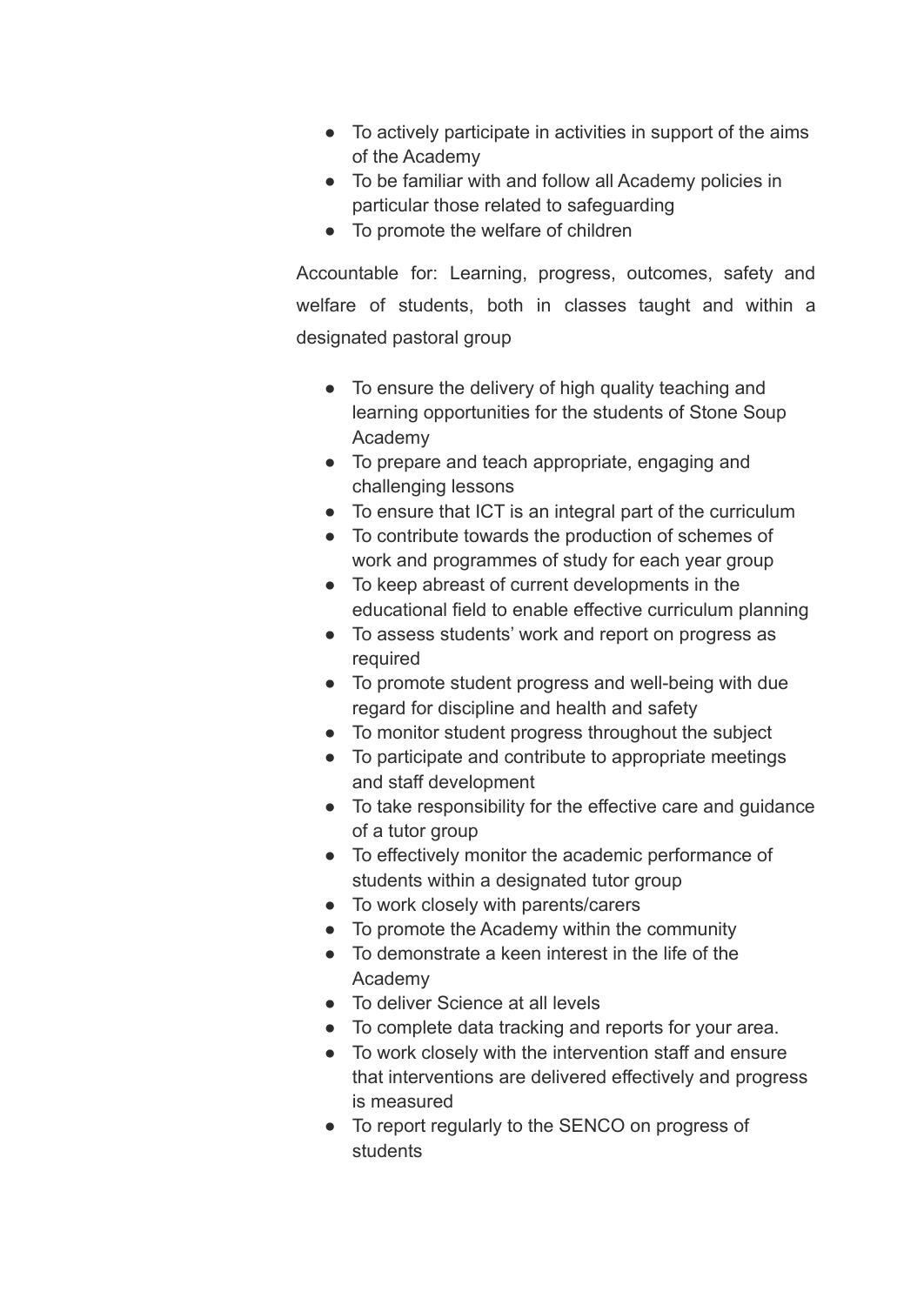● Any other duties as reasonable requested by the Principal

As a member of staff at Stone Soup Academy you are expected:

- To work in accordance with, and in support of the Academy's vision and values
- To contribute to the Academy's ethos by setting a good example to colleagues and young people
- To take part in performance management activities and reviews as required by the Academy's policy and use the process to develop your personal and professional effectiveness
- Any other duties as reasonable requested by the Principal

Person Specification

QUALIFICATIONS

A graduate or equivalent, preferably in Science

Qualified Teacher Status preferably in Science

**EXPERIENCE** 

Proven experience of successful delivery of GCSE or BTEC **Science** 

## PROFESSIONAL KNOWLEDGE AND SKILLS

An understanding of the needs of, and barriers to learning for students in an alternative provision across the ability range.

A good knowledge of the strategies to support students in the classroom.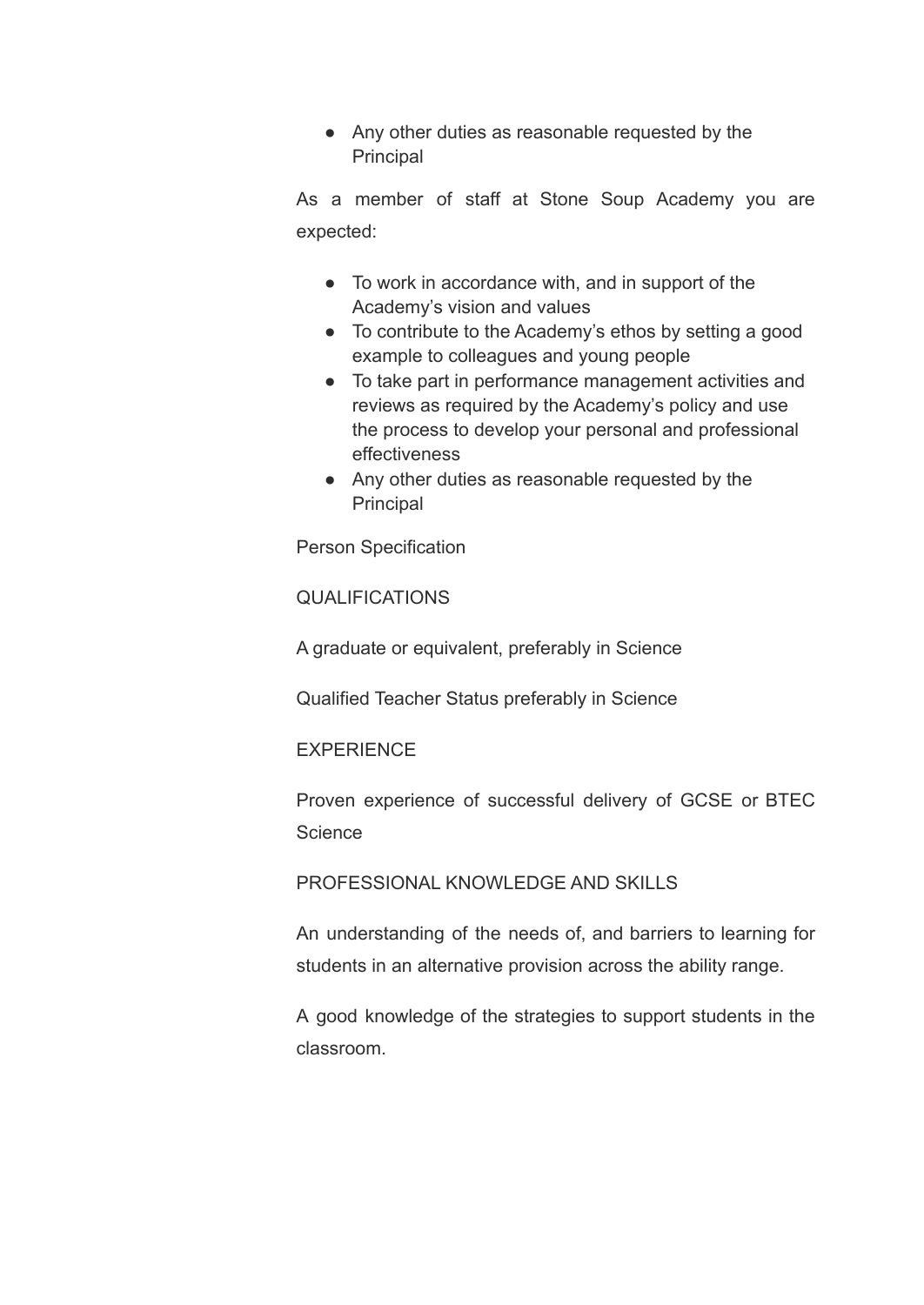A teacher who can inspire and enthuse students and who uses a range of teaching and learning strategies for effective delivery.

An understanding of the criteria employed in determining student progress.

The ability to use ICT to enhance learning and aid teaching.

Ability to work under pressure

Ability to motivate and inspire students

Excellent classroom teacher.

Ability to adapt teaching to recognise new and emerging technologies

Excellent communication skills, written and oral.

Proven organisational abilities.

Evidence of positive impact upon the progress of students in a school environment preferable

Proven ability to plan and deliver successful and inspiring lessons in the relevant subject area

Proven track record of delivering excellent outcomes for students at all abilities

A commitment to extracurricular activities

Proven track record of exam success at KS4

PERSONAL QUALITIES

Unrelenting positivity.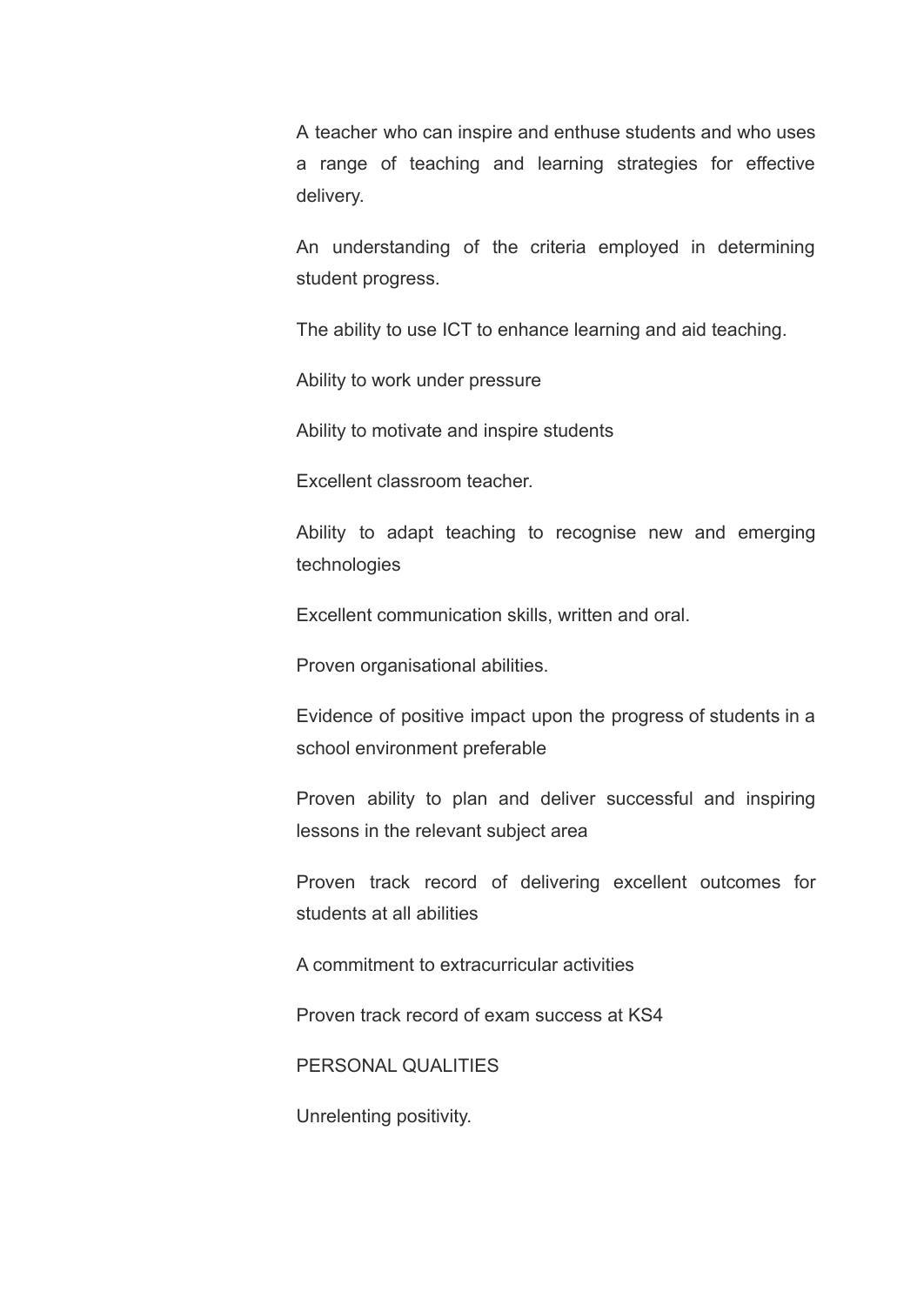Resilient with a can do approach.

Reflective, willing and able to amend your approach.

Passion for making a difference to the lives of vulnerable students, and the ability to inspire others.

A genuine desire to provide the best education for students.

A commitment to the aims and ethos of the school.

Excellent time management and well organised.

Reliable and conscientious.

A willingness to keep up-to-date with developments in the subject area and become involved in relevant training.

A willingness to support colleagues and the Academy in any capacity in the support of the students.

Enthusiastic team player

#### **Salary will be commensurate with skills and experience.**

If you would like to join our amazing academy then please email the academy with a completed application form and letter of application, no longer than two sides of A4, font no smaller than point 10 addressing the person specification and what you would add to our vision of 'Creating Unimagined Futures'. To obtain an application form please contact the academy. **CVs will not be accepted.**

The successful candidate will have to meet the requirements of the person specification in order to be offered the post and will be subject to an enhanced DBS check and satisfactory references. The school is committed to safeguarding and promoting the welfare of children and young people and